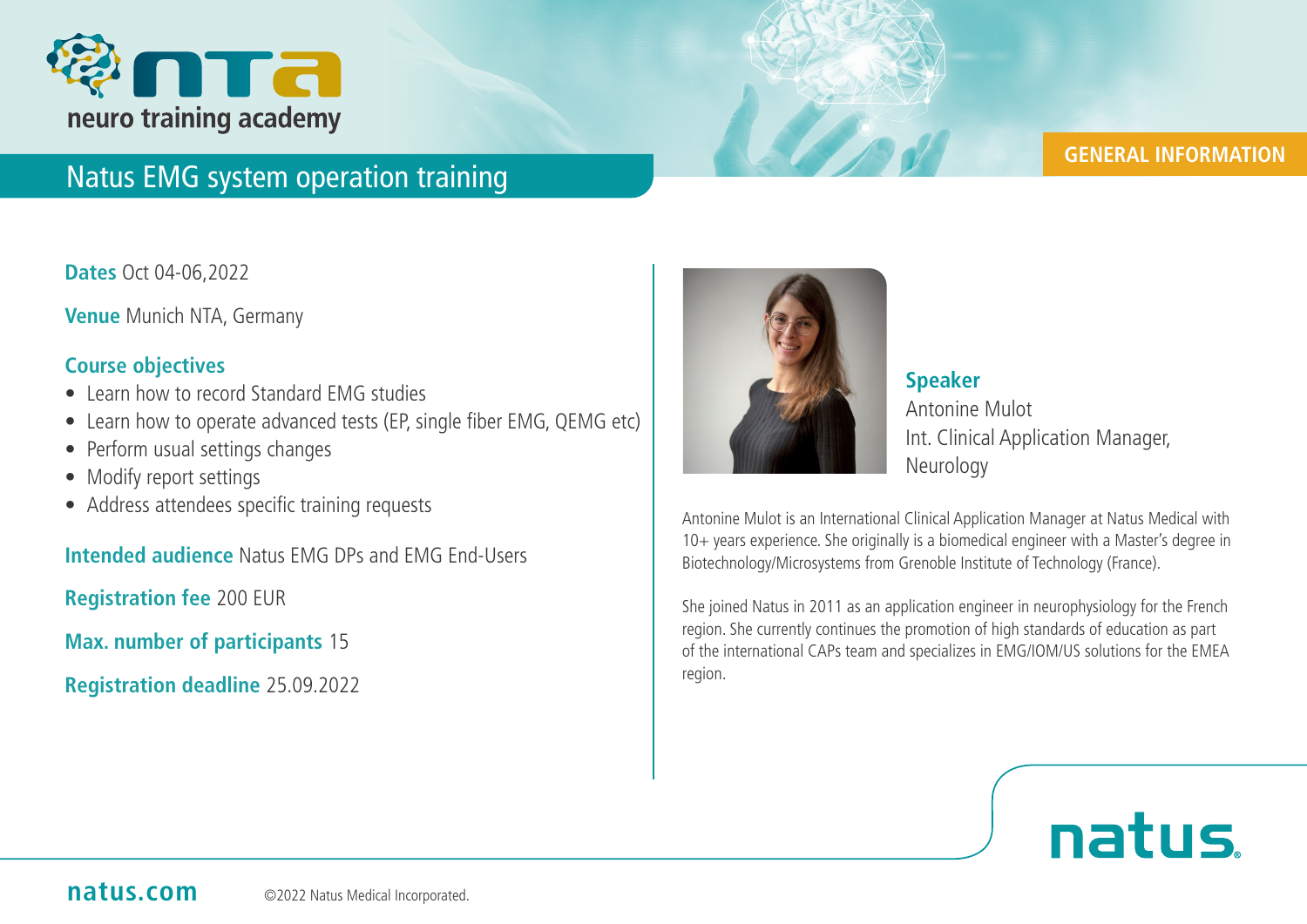

# Natus EMG system operation training

| Day 1           | Oct 04, 2022                                                                   |
|-----------------|--------------------------------------------------------------------------------|
| $09:00 - 09:30$ | <b>Welcome &amp; Introduction</b>                                              |
| $09:30 - 10:00$ | <b>Hardware</b>                                                                |
| $10:00 - 11:00$ | <b>Study Workflow (New Patient, Follow-Up Study,</b><br><b>Review Patient)</b> |
| $11:00 - 11:15$ | <b>Break</b>                                                                   |
| $11:15 - 12:15$ | <b>Motor Nerve Conduction Studies &amp; Hands-on</b>                           |
| $12:15 - 13:00$ | <b>Sensory Nerve Conduction Studies &amp; Hands-on</b>                         |
| $13:00 - 14:00$ | Lunch                                                                          |
| $14:00 - 15:00$ | <b>Standard Needle EMG &amp; Hands-on</b>                                      |
| $15:00 - 15:45$ | <b>Repetitive Nerve Stimulation &amp; Hands-on</b>                             |
| $15:45 - 16:00$ | <b>Break</b>                                                                   |
| $16:00 - 16:45$ | <b>Reporting</b>                                                               |
| $16:45 - 17:00$ | <b>Reference Values</b>                                                        |

| Day 2           | Oct 05, 2022                                            |
|-----------------|---------------------------------------------------------|
| $09:00 - 09:15$ | Day 1 review - Q&A                                      |
| $09:15 - 10:00$ | <b>Evoked Potentials</b>                                |
| $10:00 - 11:00$ | <b>Evoked Potentials (Hands-on)</b>                     |
| $11:00 - 11:15$ | <b>Break</b>                                            |
| $11:15 - 12:00$ | <b>Quantitative EMG: IP, MUP</b>                        |
| $12:00 - 13:00$ | Late Resposes: F Wave, H Reflex (Blink Reflex Optional) |
| $13:00 - 14:00$ | Lunch                                                   |
| $14:00 - 14:45$ | <b>Single Fiber EMG</b>                                 |
| $14:45 - 15:30$ | <b>Final Patient Study Hands-on</b>                     |
| $15:30 - 15:45$ | <b>System Backup &amp; Reporting Request</b>            |
| $15:45 - 16:00$ | <b>Break</b>                                            |
| $16:00 - 17:00$ | <b>Q&amp;A - Attendees Specific Request</b>             |
|                 |                                                         |

# natus.

## **AGENDA**